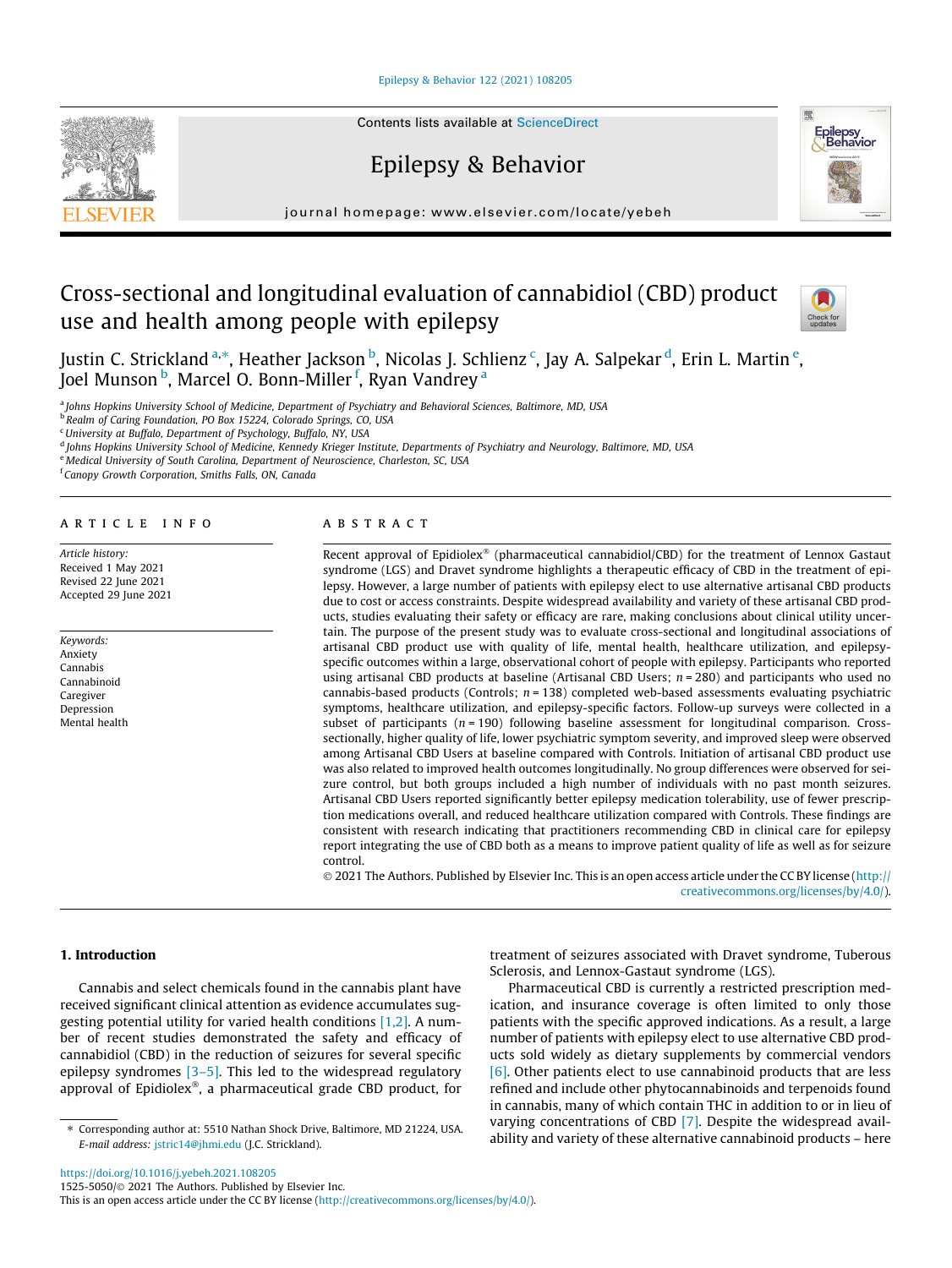referred to as artisanal CBD in contrast to pharmaceutical CBD – controlled studies evaluating their safety or efficacy are rare, making conclusions about the clinical utility of these products uncertain.

In addition to implications for seizure control, CBD products may prove valuable for their effects on psychosocial function and psychiatric health. It is well known that behavioral issues, especially psychiatric disorders, are overrepresented among people with epilepsy  $[8,9]$ . The overlap is so prominent that recent trends in epilepsy management include increased attention to cognitive and psychiatric comorbidities that are associated with seizure activity [\[10\].](#page-7-0) Accumulating evidence from laboratory experiments and observational studies suggest associations between CBD use and improved psychiatric health, sleep, and quality of life [e.g., [\[11,12–15\]\]](#page-7-0). Thus, CBD-dominant cannabis products may produce anticonvulsant effects and attenuate psychiatric symptoms in a manner similar to other pharmaceuticals (e.g., divalproex sodium), but perhaps with a more favorable drug tolerability profile.

The purpose of the present analysis was to evaluate the crosssectional and longitudinal associations of artisanal CBD product use with quality of life, mental health, healthcare utilization, and epilepsy-specific outcomes within a large, observational cohort of people with epilepsy. This study extends previously published studies by evaluating health outcomes in a large cohort of people with epilepsy using artisanal cannabinoid products compared with a control group, as well as a within-subject longitudinal evaluation of a subset of participants who initiated artisanal CBD product use during study participation.

#### 2. Materials and methods

#### *2.1. Study overview*

Data were collected as a part of an observational cohort study conducted by Realm of Caring Foundation (Colorado Springs, CO, USA), a nonprofit organization dedicated to therapeutic cannabinoid research and education, in collaboration with researchers at the Johns Hopkins University School of Medicine (Baltimore, MD, USA). Potential participants were recruited using patient registries from Realm of Caring Foundation and social media posts. Registered patients (or their adult caregivers) who were already using a cannabinoid product, as well as those who were considering initiation of product use, were targeted for recruitment. All assessments were completed online using a survey platform hosted by Qualtrics (Provo, UT, USA). The study was approved by the Johns Hopkins University School of Medicine Institutional Review Board and informed consent was obtained.

# *2.2. Participants*

Participants (*n* = 1783) who were enrolled in the parent study between April 2016 and July 2020 were considered for this analysis. We identified all participants who self-reported a current primary or secondary diagnosis of epilepsy by a doctor (*n* = 426 epilepsy cohort). An additional 6 participants who reported using pharmaceutical CBD and 2 participants who reported use of specific products that could be verified as a THC-dominant cannabis-based product were removed, resulting in a final sample size of 418 in the epilepsy cohort. Of these, 71 were adult patients who used an artisanal CBD product for medicinal purposes and 209 were adult caregivers of children or dependent adults who used an artisanal CBD product for medicinal purposes (Artisanal CBD Users; *n* = 280). A control group consisted of 29 adult patients who were considering, but had not yet initiated artisanal CBD product use, and 109 adult caregivers who were considering artisanal CBD product use for a dependent child or adult patient (Controls; *n* = 138). Note that a subset of these participants were included in a larger analysis of health outcomes within the parent study [\[15\].](#page-7-0) That prior analysis analyzed data over a shorter time period (i.e., April 2016 to February 2018) and did not evaluate outcomes specific to the cohort of people with epilepsy or examine epilepsy-specific measures.

### *2.3. Procedures and measures*

Participants completed a web-based survey that measured several health content areas. Participants were either adults (18 years or older) who were capable of self-reporting all information on their own behalf or were the caregivers of children or dependent adult patients, in which case the caregiver completed study assessments based on observations of or interactions with the dependent patient under their care. Following completion of a baseline assessment, participants were prompted via e-mail to complete followup assessments at 3-month intervals. Approximately half of participants completed at least one follow-up assessment (*n* = 190 participants in the longitudinal cohort; 45.5% of the baseline sample). Participants that recorded any follow-up assessment completed an average of 2.6 follow-ups (median = 2) that occurred an average of 14 months after baseline assessment.

The survey included validated assessments of past month quality of life [World Health Organization Quality of Life assessment; WHOQOL-BREF; [\[16\]\]](#page-7-0), pain [Numeric Pain Rating Scale; NPRS; [\[17\]](#page-7-0)], anxiety and depression [Hospital Anxiety and Depression Scale; HADS; [18], and sleep [Pittsburgh Sleep Quality Index [PSQI] for adults, [\[19\],](#page-7-0) and abbreviated Children's Sleep Habits Questionnaire [CSHQ] for children, [\[20\]\]](#page-7-0). Pain is not typically considered a symptom of epilepsy and therefore was included in our analyses as a negative control (i.e., measure not expected to change in this population by product use). The WHOQOL-BREF contained measures of quality of life, health satisfaction, and subscales comprised of Physical Health, Psychological Health, Social Health, and Environment (i.e., safety and security, home and physical environment satisfaction, finance) domains. Caregiver burden was assessed using the Zarit Burden Interview Brief version [\[21\]](#page-7-0), which includes subscales evaluating Role Strain (i.e., stress due to role conflict or overload) and Personal Strain (i.e., personal stress from the experience of caretaking). Higher scores on the WHOQOL-BREF measures are considered a positive health outcome, whereas lower scores on all other measures are considered a positive health outcome. Healthcare utilization variables included current prescription medication use, over-the-counter (OTC) medication use, and past-month outpatient healthcare visits, emergency department visits, hospital admissions, and sick days from work/school. All cannabinoid product(s) used as well as daily dose of CBD and other cannabinoids were recorded, to the extent possible. Free-text questions were included to index experienced adverse effects (''How has therapeutic use of cannabis/cannabinoids harmed or caused problems for the participant?") and reasons for artisanal CBD product discontinuation (''Why did the participant stop medical use of cannabis/cannabinoid therapy?"). Participants were entered into a monthly raffle to win one of twenty \$50 gift cards each time they completed a survey.

Participants could opt-in to an epilepsy-specific breakout assessment after completing the baseline survey (*n* = 194 participants from the baseline cohort opted-in). This epilepsy-specific breakout contained measures specific to epilepsy function, including epilepsy medication side effects collected using the Liverpool Adverse Events Profile (Supplemental Materials) [\[22\]](#page-7-0) and information about the frequency of generalized and non-generalized seizures. These breakout surveys were not completed at the same time as the baseline assessment; therefore, we used information about CBD product use collected in the epilepsy-specific breakout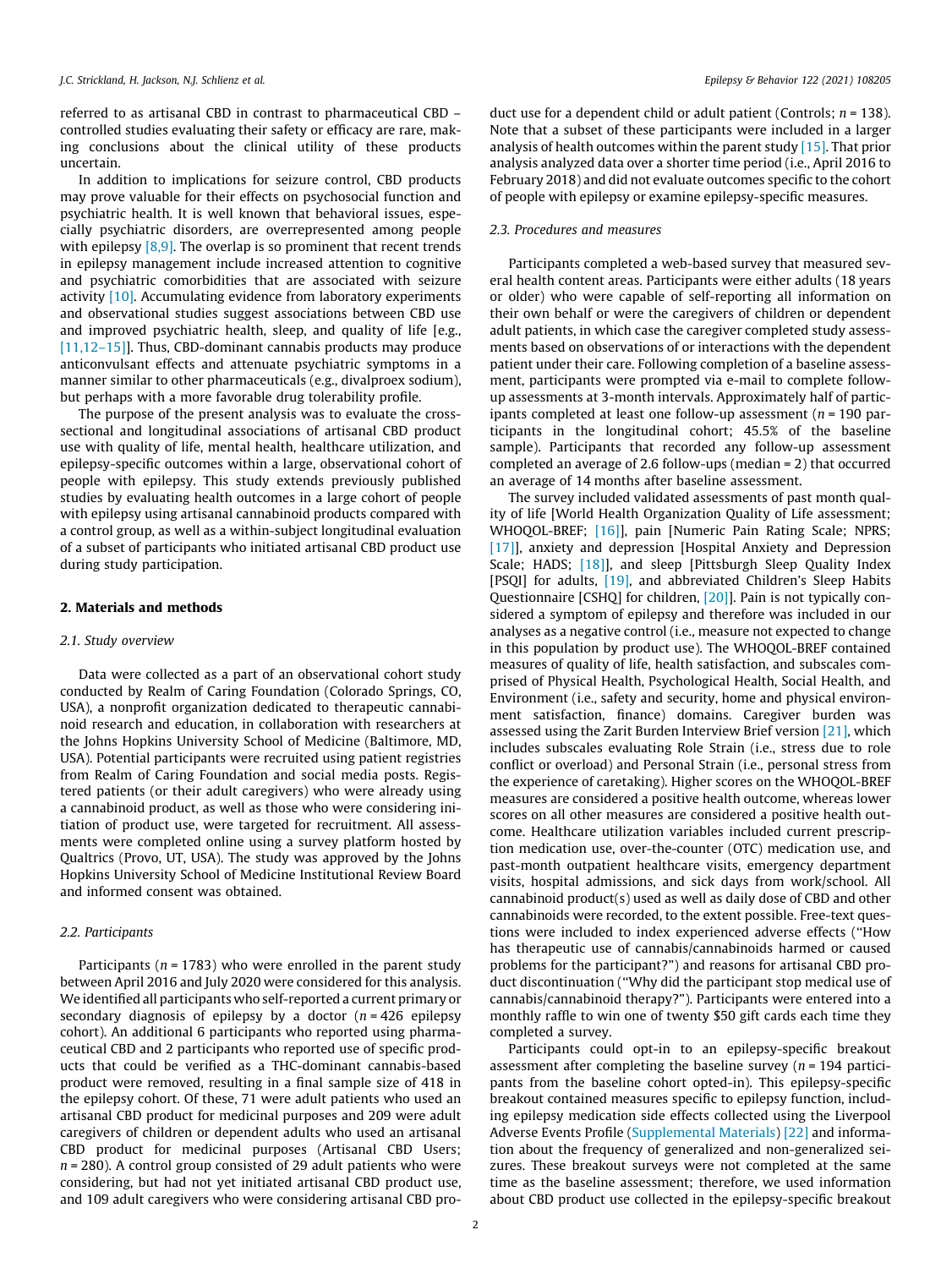to categorize each participant as an Artisanal CBD User or Control for those data.

# *2.4. Data analysis*

Sample demographics and characteristics were first compared between Artisanal CBD Users and Controls using independent samples *t*-tests (continuous) or Fisher's exact test (dichotomous). Baseline health outcomes were then compared between groups using independent samples *t*-tests and effect sizes were summarized as Cohen's *d*. Additional comparisons using available clinical cutoff criteria were made using logistic regression and effect sizes summarized as odds ratios. Secondary analyses evaluated the relation between product dosing (CBD raw and weight-adjusted daily oral dose) and clinical outcomes using linear or logistic regression.

Data on epilepsy medication side effects were available for a subset of participants who completed the breakout assessment. Comparisons of total scores and individual items by artisanal CBD use status were made using independent samples *t*-tests. Additional analyses controlled for concomitant anticonvulsive medication use (dichotomous yes/no).

Finally, longitudinal data from available participants were analyzed using linear mixed effect models. Primary models tested whether the impact of time (baseline versus follow-up) differed between Controls who (1) initiated cannabis use during followup (*N* = 27) or (2) did not initiate cannabis use at any time point (*N* = 20). Significant interactions were followed up by tests for change within each group. Secondary analyses were conducted with Artisanal CBD Users at baseline who sustained artisanal CBD use at all follow-up assessments (*N* = 128). Models were only tested for continuous variables given concerns about the small sample size and precision of estimates for conducting generalized linear models with either dichotomous or count variables.

All analyses were conducted using *R* Statistical analysis software with two-tailed tests and a type I error rate of 0.05.

# 3. Results

#### *3.1. Sample characteristics and artisanal CBD product use*

Participants were predominantly Caucasian (74%) with a roughly even split by gender (55% female) (Table 1). Participants

#### Table 1

Participant demographics by Artisanal CBD product use.

were, on average, 21 years old (51% under 18 years old) and the majority (90%) had no history of non-medicinal (''recreational") cannabis use. Consistent with the nature of the analyzed sample, the majority of participants reported epilepsy as their primary medical condition (93%). The other 7% reported epilepsy secondary to cancer, autoimmune conditions, neuropsychiatric conditions, chronic pain, insomnia/sleep disorders, or other conditions. Artisanal CBD Users did not significantly differ from Controls on demographic variables, with the exception that they were more likely to report lifetime non-medicinal cannabis use, OR = 2.76, *p* = .02. The majority of participants using an artisanal CBD product reported using it as an adjunctive medication (*n* = 126; 45%). The remaining reported use as a last resort (after all other options failed; *n* = 82, 29%), secondary treatment (use after initial treatment failed; *n* = 44, 16%), as a first line treatment (*n* = 17, 6%), or were unsure  $(n = 11:4\%)$ .

Most participants within the Artisanal CBD User group (*n* = 217 of 280) indicated use of a specific product that could be verified as a CBD-dominant cannabis-based product. Sixty-three participants indicated use of a cannabis-based product at baseline but did not provide specific product details. Health-related outcomes from this group did not differ from those using known products, and effect sizes for analyses of health-related outcomes were similar when comparisons included this group versus excluded them. Therefore, for purpose of analysis, it is assumed that these participants were using an artisanal CBD product. A subset of Artisanal CBD Users reported also using known THC-dominant products (*n* = 25), products containing high concentrations of both CBD and THC (*n* = 9), or products in which the primary chemical constituent was a minor cannabinoid such as CBG, CBN, THC-A, CBD-A, or THC-V (*n* = 7). Product information necessary to calculate daily dose for CBD was available from 110 participants. The median absolute CBD dose was 50.0 mg/day (IQR =  $23.4-150.0$  mg/day) with a weightadjusted dose of 1.4 mg/kg/day (IQR =  $0.5-2.8$  mg/kg/day).

#### *3.2. Seizure control and epilepsy medication adverse effects*

[Fig. 1](#page-3-0) contains box-plots of past-month generalized and nongeneralized seizure types as reported in the epilepsy-specific survey. Although Artisanal CBD Users who completed the supplemental epilepsy-focused survey (*n* = 138) reported qualitatively fewer seizures than Controls ( $N = 56$ ), group differences for pastmonth generalized ( $p = .87$ ) or other, ( $p = .34$ ) seizure types were

| Controls $(N = 138)$ | Artisanal CBD Users $(N = 280)$ | $\boldsymbol{p}$ | Effect Size <sup>a</sup> |
|----------------------|---------------------------------|------------------|--------------------------|
|                      |                                 |                  |                          |
| 19.6(15.0)           | 22.3(16.3)                      | 0.10             | 0.17                     |
| 56.5%                | 48.0%                           | 0.12             | 0.71                     |
| 56.5%                | 55.0%                           | 0.83             | 0.94                     |
| 75.9%                | 72.4%                           | 0.47             | 0.83                     |
| 14.5%                | 14.6%                           | 0.99             | 1.01                     |
|                      |                                 |                  |                          |
| 5.1%                 | 12.9%                           | 0.02             | 2.76                     |
| 3.6%                 | 7.1%                            | 0.19             | 2.04                     |
| 2.2%                 | 5.0%                            | 0.20             | 2.36                     |
|                      |                                 |                  |                          |
| 1.4%                 | 0.7%                            | 0.92             |                          |
| 0.7%                 | 0.7%                            |                  |                          |
| 93.5%                | 92.9%                           |                  |                          |
| 3.6%                 | 3.9%                            |                  |                          |
| 0.0%                 | 0.0%                            |                  |                          |
| 0.7%                 | 0.7%                            |                  |                          |
| 0.0%                 | 0.4%                            |                  |                          |
| 0.0%                 | 0.7%                            |                  |                          |
|                      |                                 |                  |                          |

<sup>a</sup> Effect sizes summarized as Cohen's *d* for age and odd's ratios otherwise.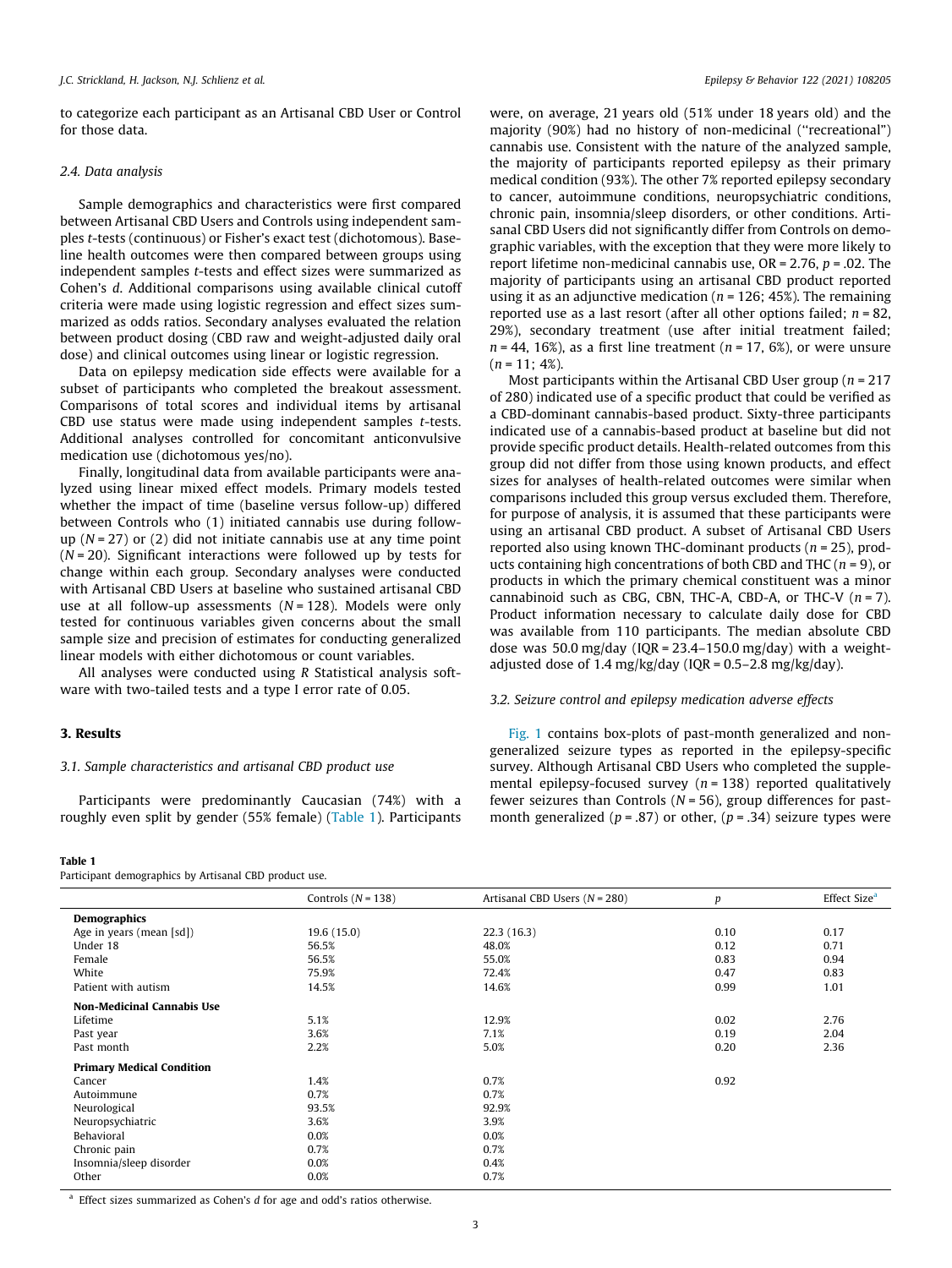<span id="page-3-0"></span>

Fig. 1. Seizure Control by Artisanal CBD product use. Plotted are individual participant data and median/interquartile range plots of past-month generalized (left panel) and non-generalized (right panel) seizures by artisanal CBD product use. Lines demarcate 25th–75th percentile and median. *Y*-axes are plotted to each group's 90th percentile. Artisanal refers to non-pharmaceutical (i.e., non-Epidiolex®) use.

not statistically significant. A floor effect may have contributed to this outcome because 49% of participants reported no past-month generalized seizures and 41% reported no past-month nongeneralized seizure types.

Artisanal CBD Users reported lower epilepsy medication-related adverse effects than Controls, *t*<sup>192</sup> = 3.42, *p* < .001, *d* = 0.54 [\(Fig. 2\)](#page-4-0), as well as a lower odds of meeting threshold adverse event scores than Controls, OR = 0.49, *p* < .05. Significant group differences on the severity of individual items from the Liverpool Adverse Events Profile were observed for Anger, Concentration, Dizzy, Hair Loss, Memory, Restlessness, Sleep, Sleepiness, Tiredness, Unsteadiness, and Vision (all *p-*values <0.05). Controlling for the use of concomitant seizure medication did not change the significance or direction of the group differences on epilepsy medication-related adverse effects scores,  $b = -6.14$ ,  $p < .01$ , and people using concomitant seizure medications also reported greater side-effect scores, *b* = 5.05, *p* < .05.

### *3.3. Baseline comparisons*

#### *3.3.1. Quality of life, pain, mood, and sleep*

Compared with Controls, Artisanal CBD Users had greater health satisfaction,  $t_{254} = 3.00$ ,  $p < .01$ ,  $d = 0.40$ , scores on the WHOQOL-BREF. Ratings of Quality of Life were qualitatively higher among Artisanal CBD Users compared with Controls, but the difference was not statistically significant,  $t_{260}$  = 1.94,  $p$  = .053,  $d$  = 0.26. Scores on the composite Psychological Health domain of the WHOQOL-BREF were also higher for Artisanal CBD Users compared with Controls,  $t_{254}$  = 2.18,  $p < .05$ ,  $d = 0.29$ , whereas scores on the Physical Health,  $t_{253}$  = 1.54,  $p$  = .13,  $d$  = 0.21, Social Relationships,  $t_{243} = 0.80$ ,  $p = .43$ ,  $d = 0.11$ , and Environment,  $t_{259} = 0.20$ ,  $p = .84$ ,  $d = -0.03$ , domains did not significantly differ.

Overall, pain scores in this cohort were low in both groups (Recent Average Pain Mean: Artisanal CBD Users = 2.5, Control = 2.7). Consistent with these low scores, and because chronic pain is not typically a symptom of epilepsy, Artisanal CBD Users did not differ from Controls on pain measures, including recent average pain, *t*<sup>332</sup> = 0.73, *p* = .47, *d* = 0.09, or recent worst pain, *t*<sup>331</sup> = 0.49, *p* = .62, *d* = 0.06.

Artisanal CBD Users endorsed lower anxiety,  $t_{307}$  = 3.18,  $p < .01$ , *d* = 0.38, and depression,  $t_{308}$  = 2.14,  $p$  < .05, *d* = 0.26, scores on the HADS compared with Controls [\(Fig. 3](#page-5-0)). Current CBD product use

was associated with a lower odds of meeting clinical threshold anxiety scores (composite score 8+; Zigmond and Snaith), OR = 0.49, *p* < .01, but the odds of meeting clinical threshold depression scores (composite score 8+; Zigmond and Snaith) were not significantly different between groups, OR = 0.79, *p* = .35.

Sleep scores were lower (indicating better sleep) for adult Artisanal CBD Users compared with adult Controls on the PSQI,  $t_{129} = 2.20, p < .05, d = 0.42$ . Sleep ratings on the child sleep measure (CSHQ) were not significantly different between groups,  $t_{158}$  = 1.94,  $p$  = .054,  $d$  = 0.32, but sleep scores were qualitatively better for Artisanal CBD Users compared with Controls.

### *3.3.2. Caregiver burden*

Caregivers of patients currently using artisanal CBD products reported significantly lower scores on the Role Strain subscale of the Zarit Burden Interview compared with caregivers of Controls,  $t_{289}$  = 2.44,  $p < .05$ ,  $d = 0.30$ . There were no differences on the composite score for Personal Strain,  $t_{289}$  = 0.32,  $p$  = .75,  $d$  = 0.04, or for total score,  $t_{289} = 0.97$ ,  $p = .33$ ,  $d = 0.12$ , of the Zarit Burden Interview.

#### *3.3.3. Concomitant medication and healthcare utilization*

[Fig. 4](#page-6-0) shows concomitant medication use and healthcare utilization between groups. Artisanal CBD Users had a lower odds of reporting prescription medication use compared to controls, OR = 0.16, *p* < .01. Evaluation of specific concomitant medication types found that this difference was attributable to lower rates of anticonvulsant medication use in the Artisanal CBD Users (78.5%) compared to Controls (95.6%), OR = 0.17, *p* < .001. Artisanal CBD Users and Controls did not significantly differ on rates of prescription medication use for psychiatric health (Artisanal CBD User = 12.8%, Control = 16.2%, *p* = .36), behavioral disruptions (Artisanal CBD User = 1.5%, Control = 2.9%, *p* = .45), sleep (Artisanal CBD User = 3.4%, Control = 5.9%, *p* = .30), pain (Artisanal CBD User = 3.0%, Control = 5.9%, *p* = .18), or other indications (Artisanal CBD User = 18.9%, Control = 18.4%, *p* = .99). Of note, although Artisanal CBD Users had a lower odds of using prescription medications than Controls, high rates of prescription medication use were still observed with 88% of Artisanal CBD Users reporting use of both cannabinoid products and prescription medications.

Artisanal CBD Users also had a lower odds of having past-month emergency department visits OR = 0.57, *p* < .05, and reporting past-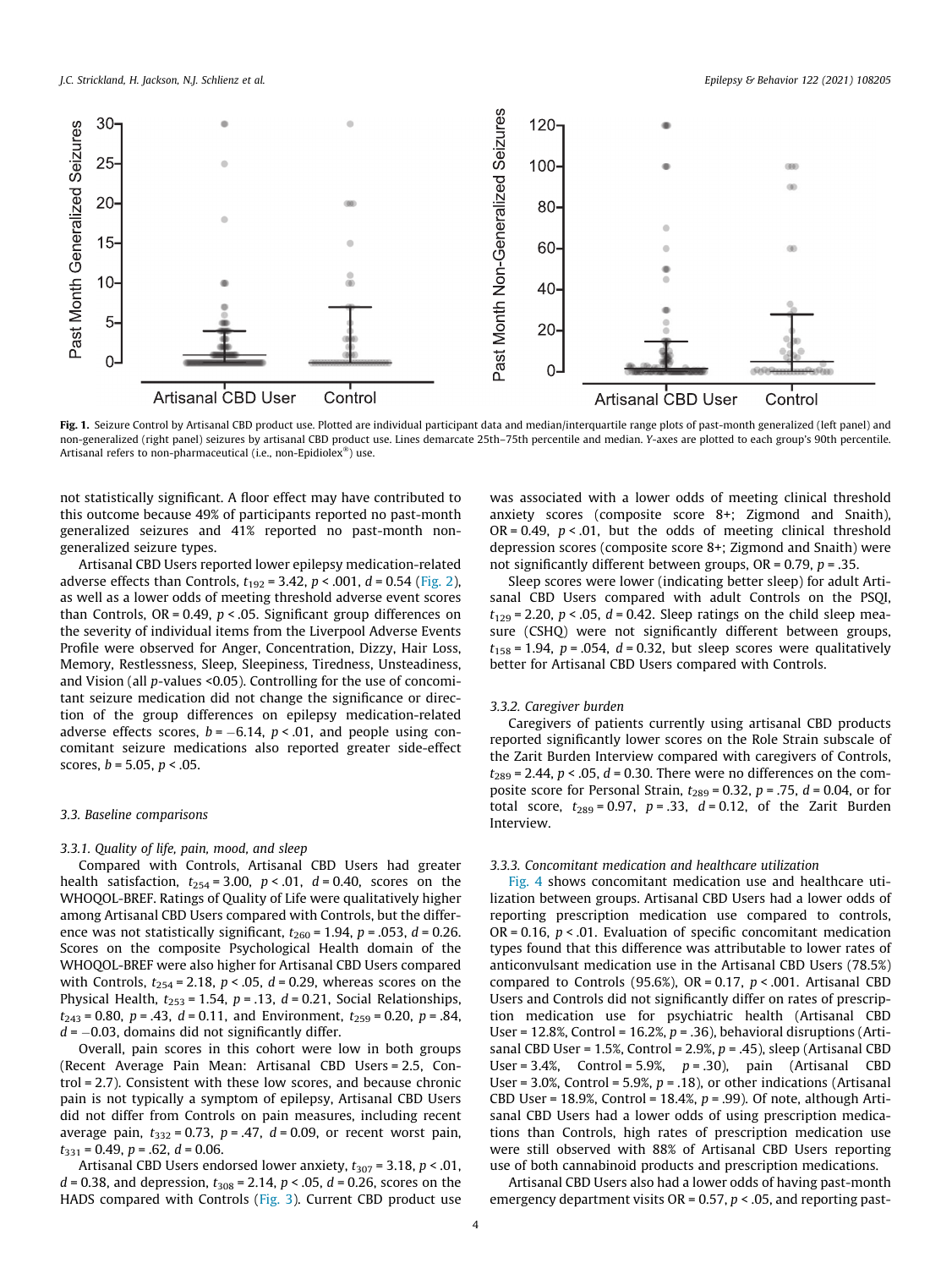<span id="page-4-0"></span>

Fig. 2. Epilepsy medication adverse effects. Plotted are group mean scores on the Liverpool Adverse Events Profile on total scores (top panel) and individual items (bottom panel). Controls (white bars) and participants using an artisanal CBD product (black bars) are plotted. Error bars are standard error of the mean. A clinical cutoff of greater .<br>than 45 is also presented in the top panel in the dotted line). Artisanal refers to non-pharmaceutical (i.e., non-Epidiolex®) use. Individual items available in the Supplemental **Materials** 

month sick days from school/work, OR = 0.60, *p* < .05, compared with Controls. There were no significant differences between groups on the odds of OTC medication use, OR = 0.77, *p* = .23, having a past-month outpatient medical visit, OR = 0.69, *p* = .10, or a past-month hospital admission, OR = 0.64, *p* = .18.

# *3.3.4. Cannabinoid dose effects*

CBD dosing (raw and weight-based) was not significantly related to quality of life, pain, mood, sleep, or caregiver burden results with the exception that higher CBD mg/kg doses were associated with higher WHOQOL Environmental domain Quality of Life scores (*p* < .05). Dosing was also not associated with healthcare utilization outcomes with the exception that higher CBD doses (both raw and weight adjusted), were associated with lower odds of a past-month outpatient visit (*p* < .05).

# *3.3.5. Adverse effects of CBD use*

Among the 280 baseline Artisanal CBD Users, the majority did not report an adverse effect in free text responses (*N* = 222; 79%). The remaining reported experiencing side effects such as somnolence (*N* = 30; 11%), high or prohibitive product cost (*N* = 12; 4%), worsening of epilepsy symptoms (*N* = 10; 4%), concerns about or barriers related to legality ( $N = 8$ ; 3%), and concerns about or experienced drug-drug interactions (*N* = 3, 1%).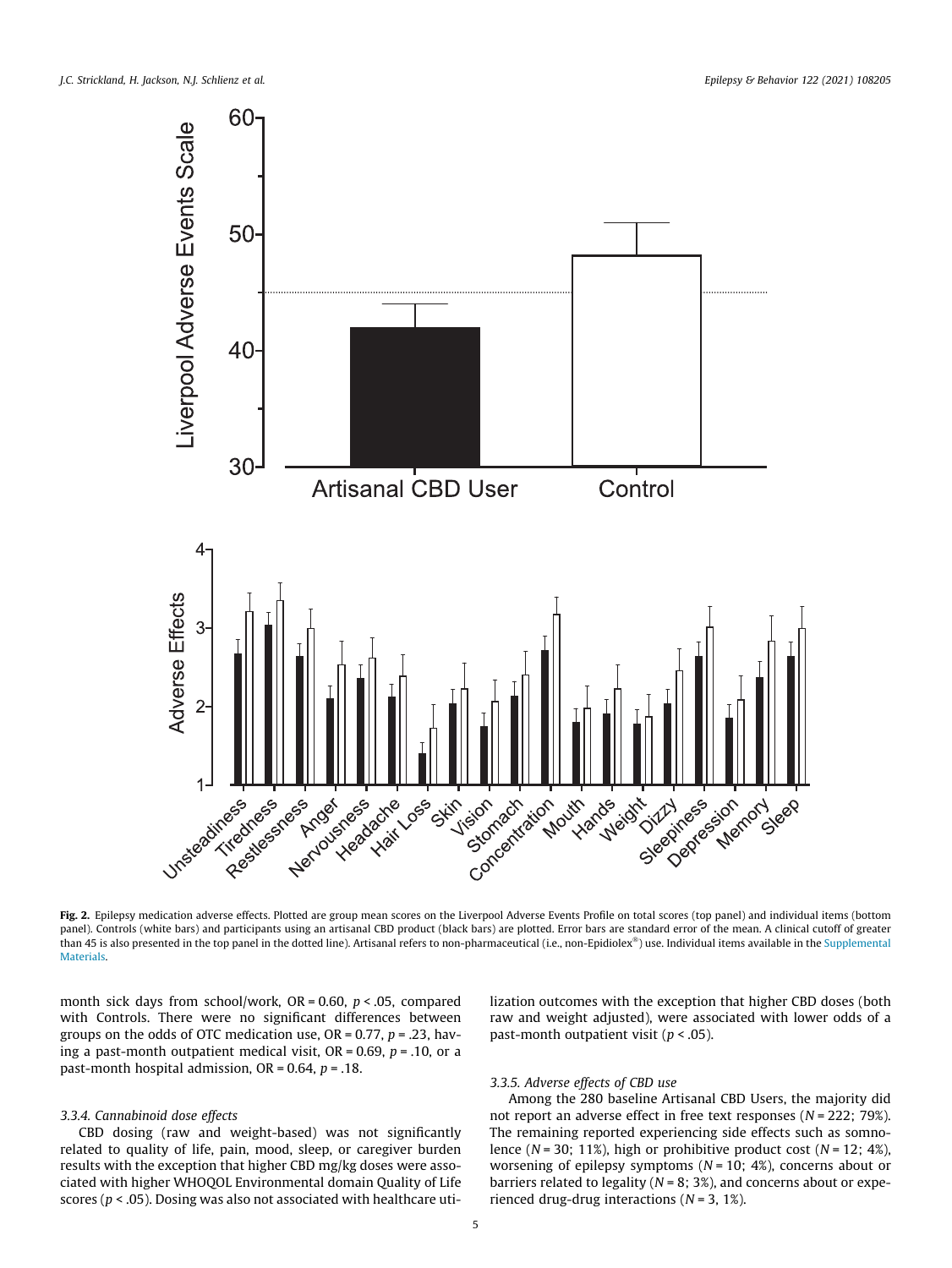<span id="page-5-0"></span>

Fig. 3. Anxiety and depression symptoms by Artisanal CBD product use. Plotted are mean scores (top) or percentage of participants meeting clinical cutoffs for those using an artisanal CBD product (black bars) or not using an artisanal CBD product (white bars) at the baseline assessment. Error bars are standard error of the mean. Artisanal refers to non-pharmaceutical (i.e., non-Epidiolex ) use. \* *p* < .05; \*\* *p* < .01.

### *3.4. Longitudinal comparisons for control initiators*

Follow-up assessments were completed by 190 participants (139 baseline Artisanal CBD Users and 51 Controls). Among baseline Controls, 27 reported using artisanal CBD products in all follow-ups completed, 20 sustained no artisanal CBD product use for all follow-up assessments, and 4 reported both using and not using artisanal CBD products in separate follow-up assessments. Among baseline Artisanal CBD Users with follow-up data, 128 reported using artisanal CBD products in all follow-ups completed, 4 reported not using artisanal CBD products in all follow-ups completed, and 7 reported both using and not using artisanal CBD products at separate follow-up assessments. Among participants that reported a reason for discontinuation, 4 reported cost constraints, 3 reported perceived drug–drug interactions, 1 reported worsening of epilepsy symptoms, 1 reported concerns about legality, 1 reported side effects, and 1 reported another rationale (i.e., switched to a different adjunctive medication during an anticonvulsant taper).

Controls that initiated artisanal CBD use during the follow-up period did not differ on quality of life, pain, mood, sleep, or caregiver burden measures at baseline compared with those who did not initiate (all *p* > .22). Among participants that initiated artisanal CBD product use, 4 also reported using THC-dominant products and 2 also reported using products high in both THC and CBD concentrations.

A significant time by use interaction was observed for Quality of Life, Physical Health, and Psychological Health domains of the WHOQOL-BREF and the anxiety and depression subscales of the HADS, all *ps* < 0.05. Follow-up tests indicated significant increases in Quality of Life, *b* = 0.75, *p* = .005, Physical Health, *b* = 2.73, *p* < .001, and Psychological Health, *b* = 2.41, *p* = .002, among participants who initiated artisanal CBD use, but no significant changes among baseline Controls who did not initiate use. Similarly, anxiety scores,  $b = -2.62$ ,  $p = .008$ , and depression scores,  $b = -3.87$ , *p* < .001 on the HADS decreased among participants who initiated artisanal CBD use but did not significantly change among those who did not initiate use. Group by time interactions were not significant for health satisfaction, pain, sleep, or caregiver burden measures, all *ps* > 0.05.

Artisanal CBD Users that sustained use during all follow-up assessments showed increased Health Satisfaction, *b* = 0.40, *p* < .001 and Environment, *b* = 0.45, *p* = .02, scores on the WHOQOL-BREF at follow-up as well as a modest decrease in anxiety scores,  $b = -0.78$ ,  $p = .03$ , on the HADS. In addition, caregivers of CBD Users that sustained use during the follow-up period reported significant decreases in the Caregiver Burden total score,  $b = -1.14$ ,  $p = 0.045$  and Role Strain subscale,  $b = -0.59$ ,  $p = 0.009$ , at follow-up. No significant changes were observed at follow-up on ratings of pain, depression, or sleep (all *ps* > 0.05 in this group).

# 4. Discussion

This large, observational cohort study evaluated differences in a variety of health outcomes – psychiatric symptoms, healthcare utilization, and epilepsy-specific factors – based on artisanal CBD product use among people with epilepsy. No group differences were observed in seizure control based on self-reported number of past month seizures. Generally, higher quality of life, lower psychiatric symptom scores and improved sleep were observed among people using an artisanal CBD product based on both cross-sectional and longitudinal comparisons. Artisanal CBD Users reported significantly better epilepsy medication tolerability, a lower odds of prescription medication use and traditional anticonvulsant use, and reduced healthcare utilization compared with Controls. These findings are consistent with research indicating that practitioners recommending CBD in clinical care for epilepsy report integrating the use of CBD both as a means to improve patient quality of life as well as for seizure reduction [\[23\]](#page-7-0).

Seizure control did not differ based on artisanal CBD product use in this study. This may be related to a number of factors, including those that could not be controlled in the observational setting. Participants reported using a median CBD dose of 1.4 mg/ kg/day, which is well below the dose commonly used with pharmaceutical products (e.g., 10 mg/kg/day is the current recommend maintenance dose for pharmaceutical CBD). It is possible that the lower dose is due to the effects (either related to efficacy or tolerability) of THC or other cannabinoids and/or terpenes found in ''full-spectrum" or ''broad spectrum" artisanal CBD products compared with pharmaceutical CBD, or that most patients in this cohort were concurrently using other seizure control medications. Differences in dosing could also mean that a shorter effective halflife was observed due to either the lower dose and/or more infre-quent dosing [\[24\]](#page-8-0). Moreover, the relatively low daily doses used by this cohort, and the narrow range of doses reported may explain why dose effects were generally not observed in this study. Future work using artisanal CBD products is needed with more stringent experimental control over dosing frequency, amount, and chemotype to evaluate these explanations and their impact on seizure control outcomes.

Important to note is that Artisanal CBD Users also had a lower odds of reporting traditional anticonvulsant use than Controls (78.5% versus 95.6%). The possible benefits of CBD for seizure con-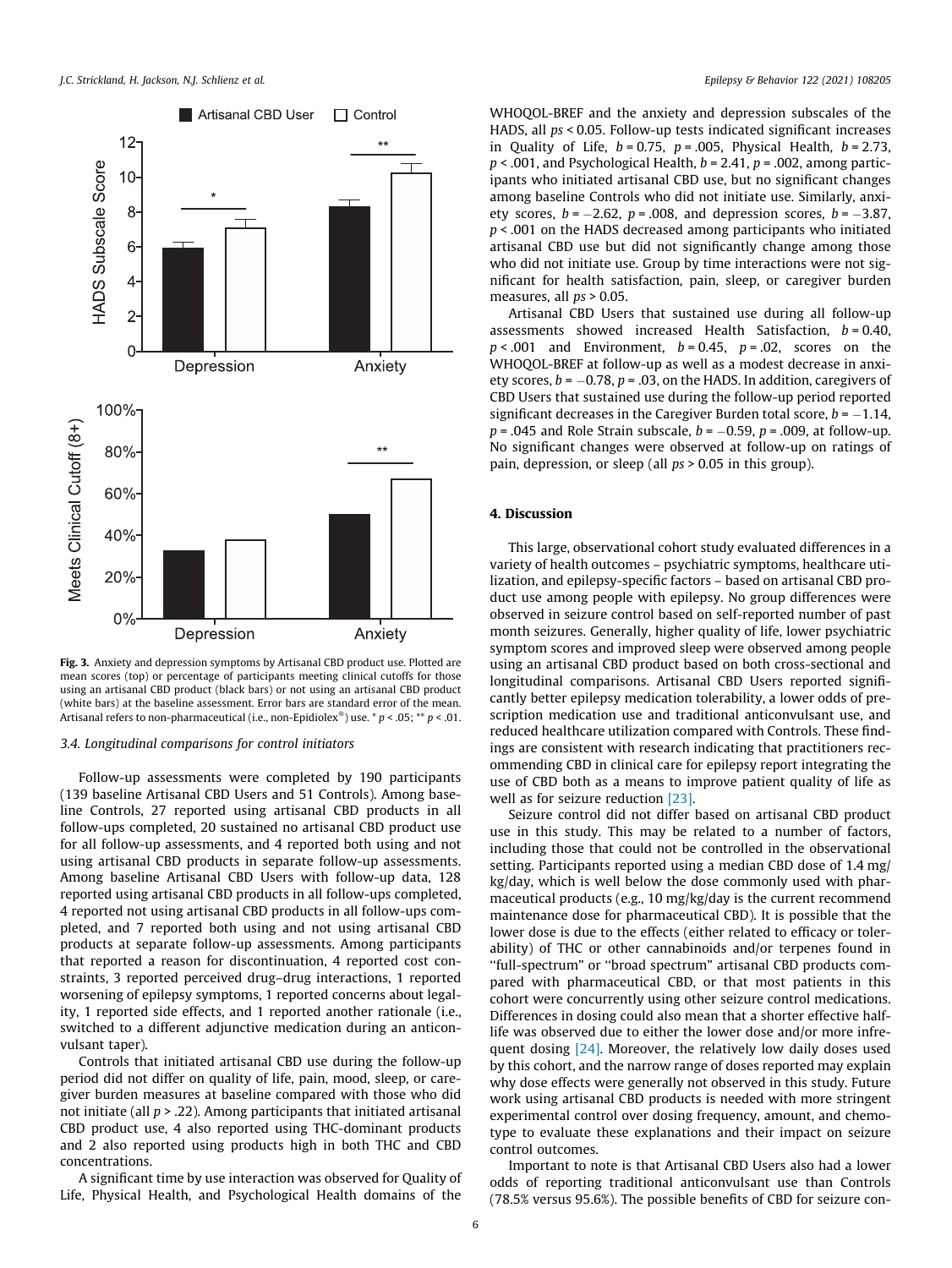<span id="page-6-0"></span>

Fig. 4. Healthcare utilization by Artisanal CBD product use. Plotted are the percentage of participants reporting use of prescription medications, over-the-counter medications, or the specified event in the past month or those using an artisanal CBD product (black bars) or not using an artisanal CBD product (white bars) in the baseline assessment. Artisanal refers to non-pharmaceutical (i.e., non-Epidiolex ) use. \* *p* < .05; \*\* *p* < .01.

trol and psychiatric health thus should be considered in the context of potential risks associated with monotherapy compared to current standards of care for CBD as an adjunctive medication [for two case reports on sudden death risk see [\[25\]\]](#page-8-0). Factors such as stigma or lack of provider knowledge about medicinal cannabis may lead to reduced patient-provider communication about cannabis use. Lack of communication can heighten potential risks when treatment course is undertaken as entirely patient-directed rather guided by patient–provider interactions. These findings therefore further emphasize the need for controlled research to determine optimal methods for artisanal CBD product use in the treatment of epilepsy to determine CBD product types, doses, and concomitant use of other medications that maximize possible clinical benefit while minimizing potential risks.

The improvement in symptomatic depression and anxiety is a notable finding and is consistent with recent open-label clinical trials demonstrating improvements in quality of life following pharmaceutical CBD treatment in patients with epilepsy [\[26,27\].](#page-8-0) Psychiatric comorbidity has become a prominent emphasis in recent years as the interest in providing comprehensive neuropsychiatric care in epilepsy has increased. The current study suggests that comorbid psychiatric symptoms may improve with cannabinoids through mechanism(s) that may relate to direct effects of CBD and/or amelioration of unwanted side effects from concomitant antiepileptic medication. Rationales for use by study participants in this study were consistent with these possible pathways insofar as some participants reported using CBD products alone for seizure control, some reported using CBD products as an adjunct to prescription medications to improve inadequate seizure control, and others reported using as an adjunct to prescription medications to reduce adverse effects of those medications. These data are broadly consistent with existing reports across epilepsy types, including severe forms, where quality of life improves if depression symptoms improve, even if discrete seizure control does not appreciably change [\[26\]](#page-8-0).

In contrast to other patient populations in the parent study, all those with epilepsy reported using a CBD product, although some reported additional use of cannabis products with other cannabinoid composition. This is consistent with data showing that patients with epilepsy tend to self-select CBD-dominant products when seeking medicinal cannabis from commercial sources with the intention of treating epilepsy [\[6\]](#page-7-0). This tendency is relevant considering the cost and regulatory barriers in obtaining access to pharmaceutical grade CBD extract, and suggests that patients with epilepsy are using artisanal products of a similar chemotype. Important to also note is that a subset of participants experienced adverse effects from artisanal CBD products, some of which motivated discontinuation of use. These adverse experiences included medical effects such as off-target side effects and drug–drug interactions as well as included prohibitive costs and legal concerns. These findings emphasize the need for further investigation of these potentially adverse experiences to predict who might experience them and with which products.

This study is broadly limited by the use of an observational cohort that is limited to self-report data. These limitations mean that we are not able to directly verify epilepsy characteristics and did not have control over factors like CBD dose or frequency of administration. These limitations are partly offset by the strengths of the observational approach. Specifically, observational research methods in large, real-world samples allow for evaluation of CBD product use in an individual's natural environment and avoid generalization limitations related to ability to participate in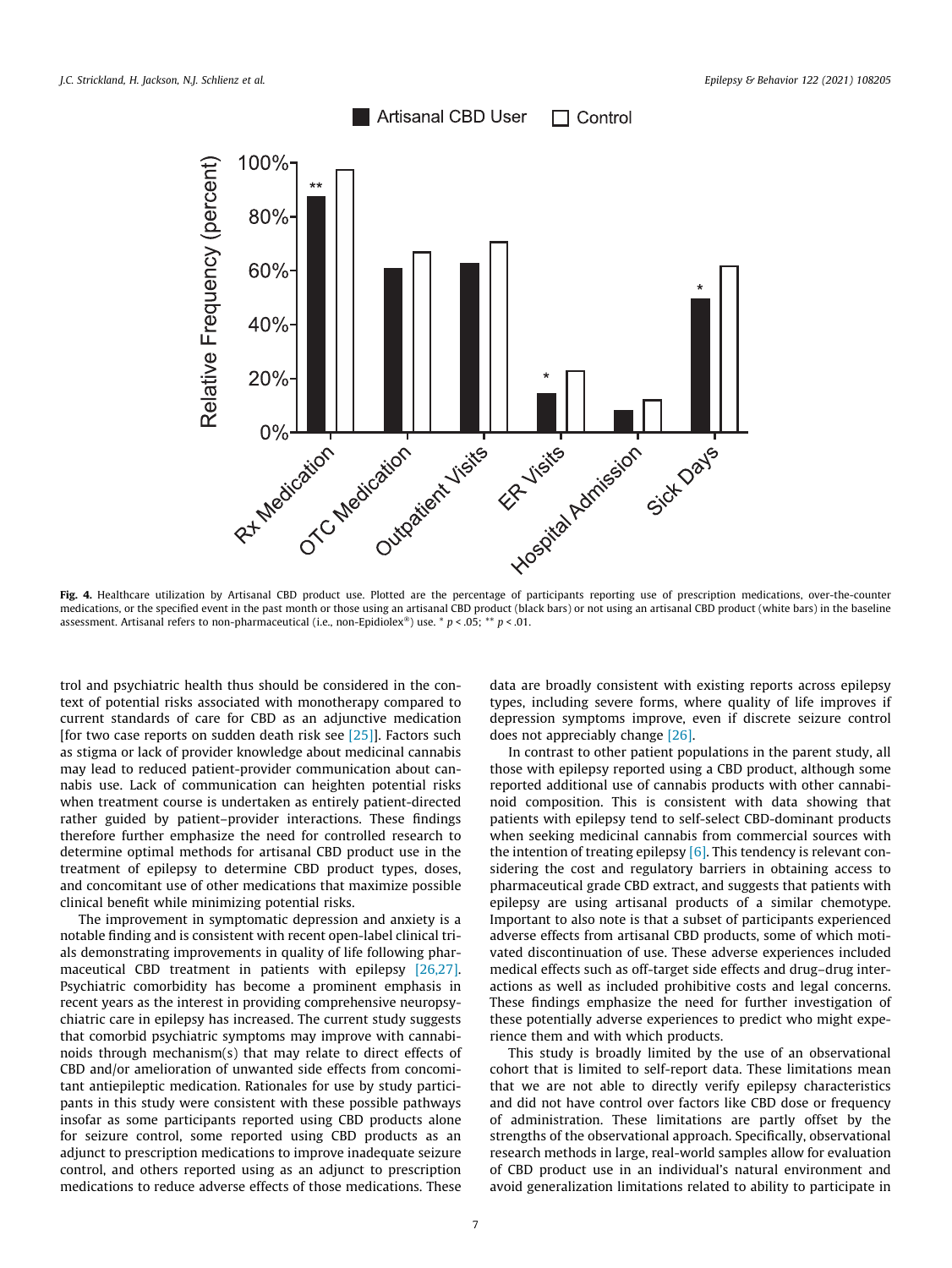<span id="page-7-0"></span>clinical trial research (e.g., due to time or accessibility constraints). Future work is needed in more controlled contexts to extend this research. For example, ecological momentary assessment (EMA) designs could evaluate the effect of specific products on seizure control or mood improvement under a more proximal time course (e.g., day-to-day, within-day). These kinds of studies could help determine if mood or sleep improvement is dependent upon improvements in seizure control or occur independently of changes in seizure frequency or strength.

This study is also limited by the convenience sample design (e.g., people registered with the Realm of Caring Foundation), which may not generalize to the broader population of patients with epilepsy. Of note, the nature of the sample means that there is a possible referral bias and related increases in expectation for clinical benefit. We also did not collect information about cognitive performance and future studies would benefit from cognitivebehavioral assessments to index changes in conjunction with (or independent from) psychological health. As noted in prior analyses in the parent cohort  $[15]$ , relatively high rates of missing data were observed for the longitudinal component likely due to the modest incentives used. Effect sizes also ranged in size with some small (e.g., WHOQOL-BREF; *d* = 0.27), and others medium (Liverpool Adverse Effect Profile; *d* = 0.53) by standard convention. The effects of concomitant anticonvulsant usage cannot be discounted and may provide synergistic effects that allowed lower dosages of CBD products. Notably, no impacts were observed for pain (a symptom not tied to epilepsy) demonstrating that these effects cannot be solely attributed to a positive report bias. Because it is not known how these findings translate to broader clinical samples, we recommend replication under more controlled conditions with larger and more consistent dosing schedules.

These findings broadly highlight real-world evidence for the possible utility of artisanal CBD products in a diverse and heterogenous population of patients with epilepsy. Although the lack of a placebo control group precludes determination of efficacy, the consistent observation of clinically meaningful differences between groups at baseline and with Controls who initiated artisanal CBD product use over time suggests that use of these products can improve health and quality of life for people with epilepsy. This evidence of artisanal CBD use, with broadly positive clinical effects, emphasizes the need for controlled trials in more directed patient populations with a range of non-pharmaceutical CBD products already used in the commercial market. These data emphasize a potential utility of these products that must be considered as an integral component of clinical care for epilepsy as well as for psychiatric symptoms, either comorbid with or independent to the condition.

#### Acknowledgments

The authors would like to thank the study participants and staff at Realm of Caring Foundation and Johns Hopkins University School of Medicine that assisted with this project.

#### Declarations of Interest

RV has received financial compensation as a consultant or advisory board member from Canopy Growth Corporation, MyMD Pharmaceuticals, WebMD, and Syqe Medical Ltd. MBM is an employee of Canopy Growth Corporation and past non-executive director at AusCann Group Holdings Ltd. JAS has received research funding from Lundbeck (institution only), and receives royalties from Springer.

# Role of Funding Source

Realm of Caring, a non-profit organization, worked collaboratively with Johns Hopkins University investigators on study conceptualization, advertising, data interpretation, and manuscript preparation.

### Appendix A. Supplementary data

Supplementary data to this article can be found online at [https://doi.org/10.1016/j.yebeh.2021.108205.](https://doi.org/10.1016/j.yebeh.2021.108205)

### References

- [1] [Sarris J, Sinclair J, Karamacoska D, Davidson M, Firth J. Medicinal cannabis for](http://refhub.elsevier.com/S1525-5050(21)00466-2/h0005) [psychiatric disorders: a clinically-focused systematic review. BMC Psychiatry](http://refhub.elsevier.com/S1525-5050(21)00466-2/h0005) [2020;20:24.](http://refhub.elsevier.com/S1525-5050(21)00466-2/h0005)
- [2] [Friedman D, French JA, Maccarrone M. Safety, efficacy, and mechanisms of](http://refhub.elsevier.com/S1525-5050(21)00466-2/h0010) [action of cannabinoids in neurological disorders. Lancet Neurol](http://refhub.elsevier.com/S1525-5050(21)00466-2/h0010) [2019;18:504–12.](http://refhub.elsevier.com/S1525-5050(21)00466-2/h0010)
- [3] [Devinsky O, Cross JH, Laux L, Marsh E, Miller I, Nabbout R, et al. Trial of](http://refhub.elsevier.com/S1525-5050(21)00466-2/h0015) [cannabidiol for drug-resistant seizures in the Dravet Syndrome. N Engl J Med](http://refhub.elsevier.com/S1525-5050(21)00466-2/h0015) [2017;376:2011–20](http://refhub.elsevier.com/S1525-5050(21)00466-2/h0015).
- [4] [Devinsky O, Patel AD, Cross JH, Villanueva V, Wirrell EC, Privitera M, et al.](http://refhub.elsevier.com/S1525-5050(21)00466-2/h0020) [Effect of cannabidiol on drop seizures in the Lennox-Gastaut Syndrome. N Engl](http://refhub.elsevier.com/S1525-5050(21)00466-2/h0020) [J Med 2018;378:1888–97](http://refhub.elsevier.com/S1525-5050(21)00466-2/h0020).
- [5] [Miller I, Scheffer IE, Gunning B, Sanchez-Carpintero R, Gil-Nagel A, Perry MS,](http://refhub.elsevier.com/S1525-5050(21)00466-2/h0025) [et al. Dose-ranging effect of adjunctive oral cannabidiol vs placebo on](http://refhub.elsevier.com/S1525-5050(21)00466-2/h0025) [convulsive seizure frequency in Dravet Syndrome: A randomized clinical](http://refhub.elsevier.com/S1525-5050(21)00466-2/h0025) [trial. JAMA Neurol 2020;77\(5\):613–21](http://refhub.elsevier.com/S1525-5050(21)00466-2/h0025).
- [6] [Kerr A, Walston V, Wong VSS, Kellogg M, Ernst L. Marijuana use among](http://refhub.elsevier.com/S1525-5050(21)00466-2/h0030) [patients with epilepsy at a tertiary care center. Epilepsy Behav 2019;97:144–8](http://refhub.elsevier.com/S1525-5050(21)00466-2/h0030).
- [7] [Bonn-Miller MO, Loflin MJE, Thomas BF, Marcu JP, Hyke T, Vandrey R. Labeling](http://refhub.elsevier.com/S1525-5050(21)00466-2/h0035) [accuracy of cannabidiol extracts sold online. JAMA 2017;318:1708–9.](http://refhub.elsevier.com/S1525-5050(21)00466-2/h0035)
- [8] Barry JJ, Ettinger AB, Friel P, Gilliam FG, Harden CL, Hermann B, et al. Consensus statement: the evaluation and treatment of people with epilepsy and affective disorders. Epilepsy Behav 2008;13 (Suppl 1): S1-29.
- [9] [Salpekar JA, Mula M. Common psychiatric comorbidities in epilepsy: How big](http://refhub.elsevier.com/S1525-5050(21)00466-2/h0045) [of a problem is it? Epilepsy Behav 2019;98:293–7](http://refhub.elsevier.com/S1525-5050(21)00466-2/h0045).
- [10] [Salpekar JA, Basu T, Thangaraj S, Maguire J. The intersections of stress, anxiety](http://refhub.elsevier.com/S1525-5050(21)00466-2/h0050) [and epilepsy. Int Rev Neurobiol 2020;152:195–219](http://refhub.elsevier.com/S1525-5050(21)00466-2/h0050).
- [11] [Hurd YL, Spriggs S, Alishayev J, Winkel G, Gurgov K, Kudrich C, et al.](http://refhub.elsevier.com/S1525-5050(21)00466-2/h0055) [Cannabidiol for the reduction of cue-induced craving and anxiety in drug](http://refhub.elsevier.com/S1525-5050(21)00466-2/h0055)[abstinent individuals with heroin use disorder: a double-blind randomized](http://refhub.elsevier.com/S1525-5050(21)00466-2/h0055) [placebo-controlled trial. Am J Psychiatry 2019;176:911–22.](http://refhub.elsevier.com/S1525-5050(21)00466-2/h0055)
- [12] [Lee JLC, Bertoglio LJ, Guimaraes FS, Stevenson CW. Cannabidiol regulation of](http://refhub.elsevier.com/S1525-5050(21)00466-2/h0060) [emotion and emotional memory processing: relevance for treating anxiety](http://refhub.elsevier.com/S1525-5050(21)00466-2/h0060)[related and substance abuse disorders. Br J Pharmacol 2017;174:3242–56](http://refhub.elsevier.com/S1525-5050(21)00466-2/h0060).
- [13] [Crippa JAS, Derenusson GN, Ferrari TB, Wichert-Ana L, Duran FLS, Martin-](http://refhub.elsevier.com/S1525-5050(21)00466-2/h0065)[Santos R, et al. Neural basis of anxiolytic effects of cannabidiol \(CBD\) in](http://refhub.elsevier.com/S1525-5050(21)00466-2/h0065) [generalized social anxiety disorder: a preliminary report. J Psychopharmacol](http://refhub.elsevier.com/S1525-5050(21)00466-2/h0065) [2011;25:121–30](http://refhub.elsevier.com/S1525-5050(21)00466-2/h0065).
- [14] [Wright M, Di Ciano P, Brands B. Use of Cannabidiol for the Treatment of](http://refhub.elsevier.com/S1525-5050(21)00466-2/h0070) [Anxiety: A short synthesis of pre-clinical and clinical evidence. Cannabis](http://refhub.elsevier.com/S1525-5050(21)00466-2/h0070) [Cannabinoid Res 2020;5:191–6](http://refhub.elsevier.com/S1525-5050(21)00466-2/h0070).
- [15] Schlienz NJ, Scalsky R, Martin EL, Jackson H, Munson J, Strickland JC, Bonn-Miller MO, Loflin M, Vandrey R. A cross-sectional and prospective comparison of medicinal cannabis users and controls on self-reported health. Cannabis Cannabinoid Res 2020;ePub.
- [16] [The WHOQOL Group. Development of the World Health Organization](http://refhub.elsevier.com/S1525-5050(21)00466-2/h0080) [WHOQOL-BREF quality of life assessment. Psychol Med 1998;28:551–8](http://refhub.elsevier.com/S1525-5050(21)00466-2/h0080).
- [17] [Childs JD, Piva SR, Fritz JM. Responsiveness of the numeric pain rating scale in](http://refhub.elsevier.com/S1525-5050(21)00466-2/h0085) [patients with low back pain. Spine 2005;30:1331–4](http://refhub.elsevier.com/S1525-5050(21)00466-2/h0085).
- [18] [Zigmond AS, Snaith RP. The hospital anxiety and depression scale. Acta](http://refhub.elsevier.com/S1525-5050(21)00466-2/h0090) [Psychiatr Scand 1983;67:361–70](http://refhub.elsevier.com/S1525-5050(21)00466-2/h0090).
- [19] [Buysse DJ, Reynolds CF, Monk TH, Berman SR, Kupfer DJ. The Pittsburgh Sleep](http://refhub.elsevier.com/S1525-5050(21)00466-2/h0095) [Quality Index: a new instrument for psychiatric practice and research.](http://refhub.elsevier.com/S1525-5050(21)00466-2/h0095) [Psychiatry Res 1989;28:193–213](http://refhub.elsevier.com/S1525-5050(21)00466-2/h0095).
- [20] Owens JA, Spirito A, McGuinn M. The Children's Sleep Habits Questionnaire (CSHQ): psychometric properties of a survey instrument for school-aged children. Sleep 2000;23: 1043-51.
- [21] Bédard M, Molloy DW, Squire L, Dubois S, Lever JA, O'Donnell M. The Zarit Burden Interview: a new short version and screening version. Gerontologist 2001;41: 652-7.
- [22] [Panelli RJ, Kilpatrick C, Moore SM, Matkovic Z, D'Souza WJ, O'Brien TJ. The](http://refhub.elsevier.com/S1525-5050(21)00466-2/h0110) [Liverpool Adverse Events Profile: relation to AED use and mood. Epilepsia](http://refhub.elsevier.com/S1525-5050(21)00466-2/h0110) [2007;48:456–63](http://refhub.elsevier.com/S1525-5050(21)00466-2/h0110).
- [23] [Klotz KA, Schulze-Bonhage A, Antonio-Arce VS, Jacobs J. Cannabidiol for](http://refhub.elsevier.com/S1525-5050(21)00466-2/h0115) [treatment of childhood epilepsy-a cross-sectional survey. Front Neurol](http://refhub.elsevier.com/S1525-5050(21)00466-2/h0115) [2018;9:731](http://refhub.elsevier.com/S1525-5050(21)00466-2/h0115).